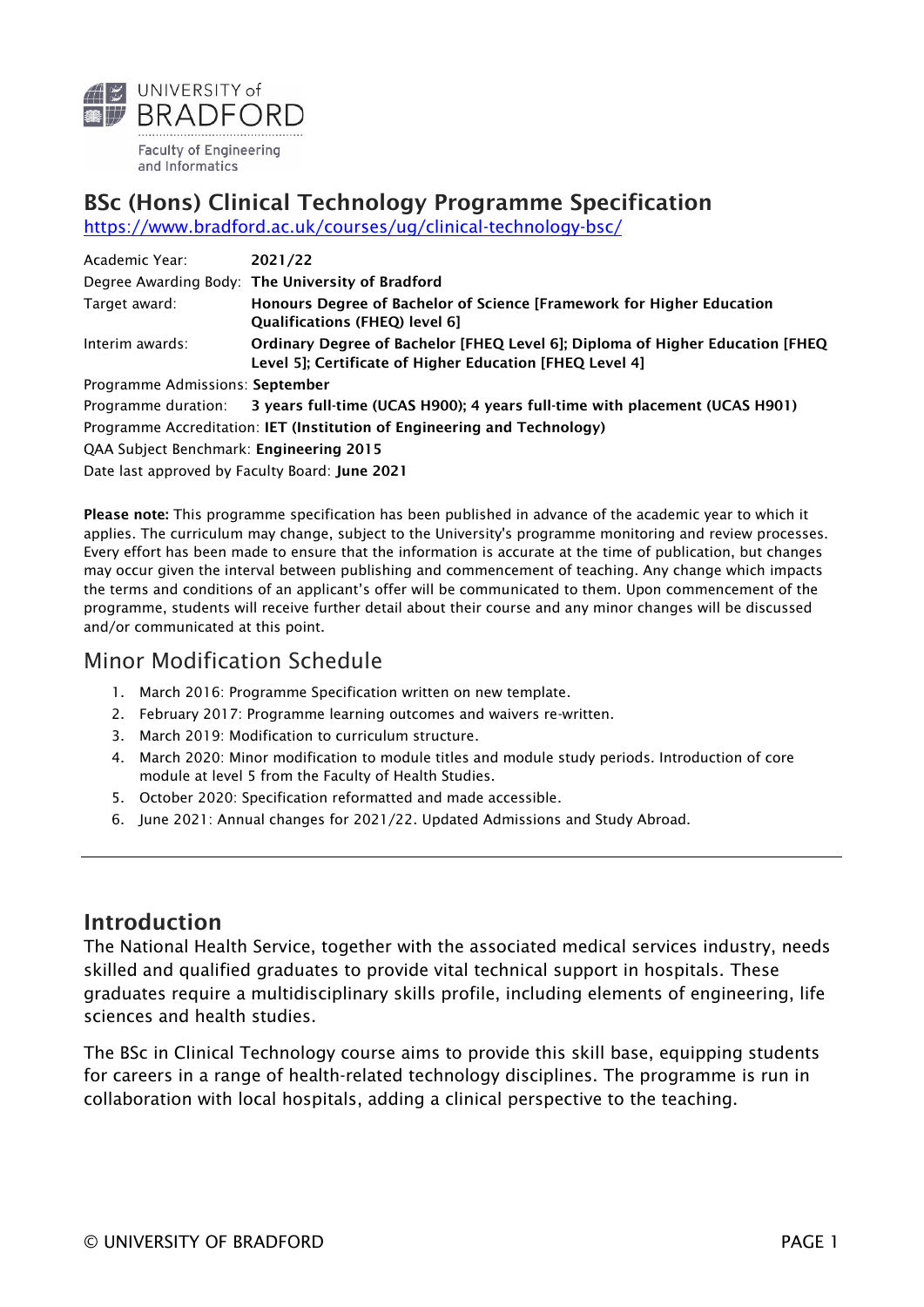## Faculty strategic objectives

The University of Bradford has four key strategic objectives: excellence; internationalisation; equality and diversity; and sustainability. We believe in doing research and teaching to deliver career opportunities for our students as well as for economic development and job creation.

The Faculty of Engineering and Informatics strongly believes that each programme subscribes to these four objectives through the three key streams of the University vision:

- 1. The creation of knowledge through fundamental and applied research.
- 2. The dissemination of knowledge by teaching students from all backgrounds.
- 3. The application of knowledge for the prosperity and wellbeing of people.

Lecturers at Bradford are active researchers in their fields of expertise producing peerreviewed knowledge through publications in journal articles and books. This research permeates to their teaching practice giving students access to world leading professionals, equipment and ideas within the University's academic themes of Innovative Engineering, Advanced Healthcare and Sustainable Societies. Each year students will engage in enquirybased projects allowing learning through research. Participating in programmes of study including research that include an emphasis on application, experiential learning and realworld engagement will make a major contribution to students developing skills and attributes for enhanced employability.

We recognise that society benefits from the talents of all, and that the development of creative, collaborative engineers, skilled in communication and teamwork is vital. Diverse engineering teams are known to be more innovative. We help students to contribute to and learn from the varied perspectives of their tutors and peers. We want to equip our graduates with the knowledge and skills to respond to the many different needs of our businesses and communities.

The Faculty welcomes and celebrates the diverse cultural and national backgrounds of our students. We are committed to an educational experience that is inclusive of the diversity of the students and staff, and that addresses attainment gaps within our student body, particularly those between BME and white students. The University holds Bronze Athena Swan accreditation from the Equality Challenge Unit.

Students will have many opportunities to contribute to their Higher Education Achievement Report (HEAR) whilst with us. Students can gain HEAR accreditation for becoming student representative for their course, by becoming a student ambassador, helping with open days and applicant experience days, or by being a PAL leader. The peer assisted learning scheme or PAL is where students in stages two and three support new students of the University. The PAL scheme has been very successful, providing guidance on all aspects of being a student of Bradford. PAL leaders become mentors and role models for new students. We support people to become PAL leaders but we also recognise their contribution through the HEAR.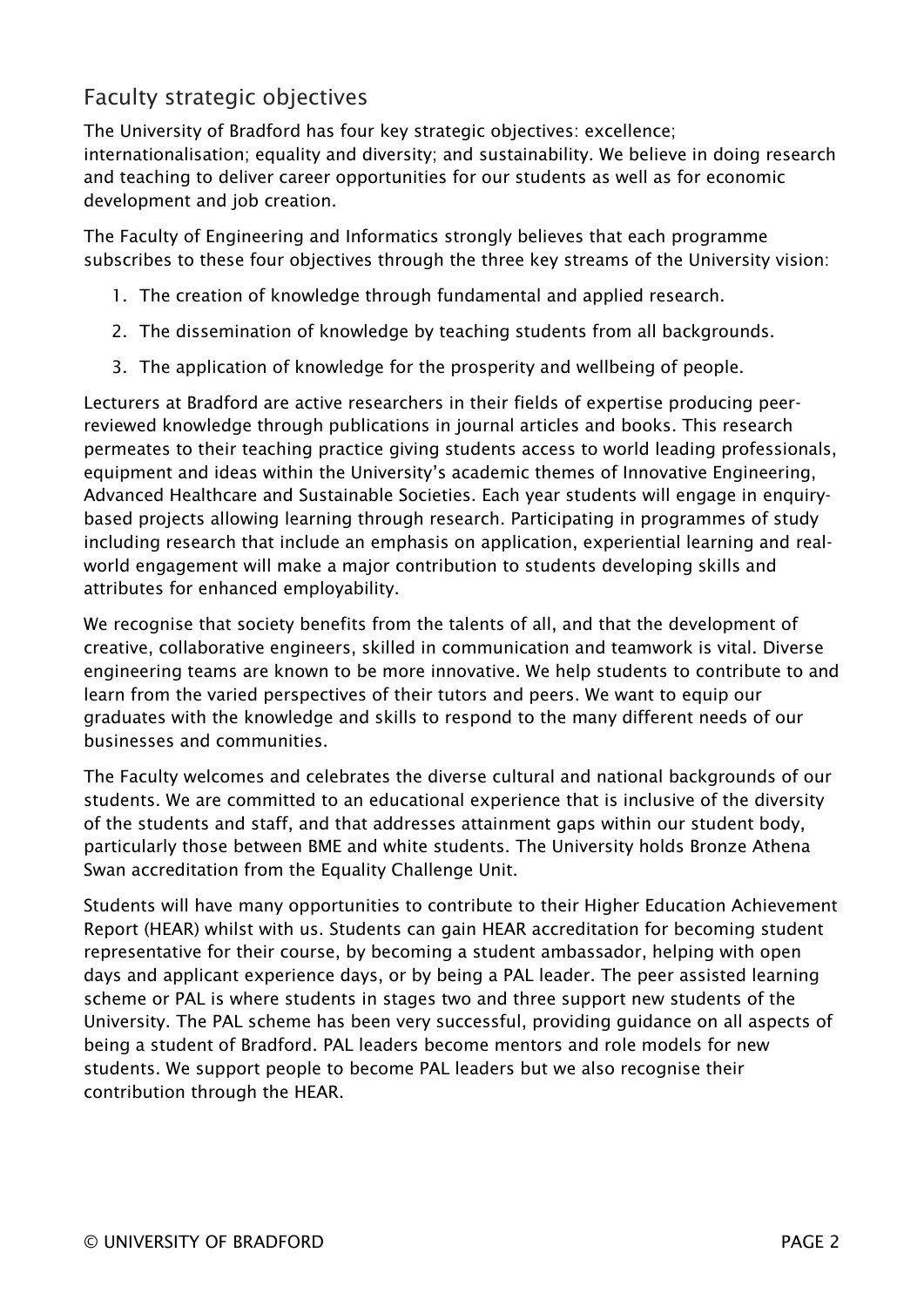# Designed for the next generation of engineers

Our programmes have been designed as part of the CDIO educational framework for producing the next generation of engineers. This will provide a learning experience that stresses the engineering fundamentals set within the context of Conceiving-Designing-Implementing-Operating (CDIO) real-world systems and products. This framework has been developed by universities across the globe and benefits from the ongoing collaborative experience of engineers and educationalists. This will mean that students learning will reflect the real world, their work in teams to solve real-world problems and in the process they will develop professional skills alongside technical skills.

We also recognise that the future for engineers is one where they will be working in interdisciplinary teams to solve new, complex and evolving problems that will require innovative solutions. Student's ability to work across engineering disciplines and collaboratively with experts in other specialist fields will be crucial to creating the solutions of tomorrow. We have designed our programmes to encourage and experience interdisciplinary working, to develop breadth as well as depth of skills and knowledge, and in this way we believe students will be ideally equipped to be successful and employable. All our engineering students begin with an interdisciplinary year which ensures that all students have a good understanding of the breadth of what is encompassed by the word 'engineer'. This year provides students with the fundamental skills and knowledge as well as specific projects that they will work on with other students in their discipline and a final project which will be on interdisciplinary project working with a range of engineers from different disciplines.

## Learning with and as part of a research community

The School places emphasis on both teaching and research. We have particular research strengths in biomedical engineering (design of implants, scaffolding for tissue replacement, and prosthetics); biomaterials (including the creation of complex components from powders, composites, and polymers); computer modelling and design (human movement, virtual testing, and rapid prototyping). We conduct this research jointly with many companies including Johnson & Johnson, Smith & Nephew, Siemens Medical and others and this work shapes and informs our undergraduate programmes.

# The Bradford Graduate

Upon graduation students will be able to join the world of work as clinical technologist within the NHS and healthcare industries. They will have the capacity for professional growth to continue the path to Chartered Engineer (CEng) status. However, unlike graduates from many other universities they will have high-level professional and interpersonal skills built from learning which has been developed through a team-based environment. An education where students have spent their time conceiving, designing, implementing and operating solutions to problems that they have tackled as part of a learning team. Students will be adept at working with complex value-added engineering systems, they will be familiar with experimentation, system thinking and have a solid understanding of the business and enterprise context. We value sustainability at Bradford and to that end we have embedded sustainable development across all of our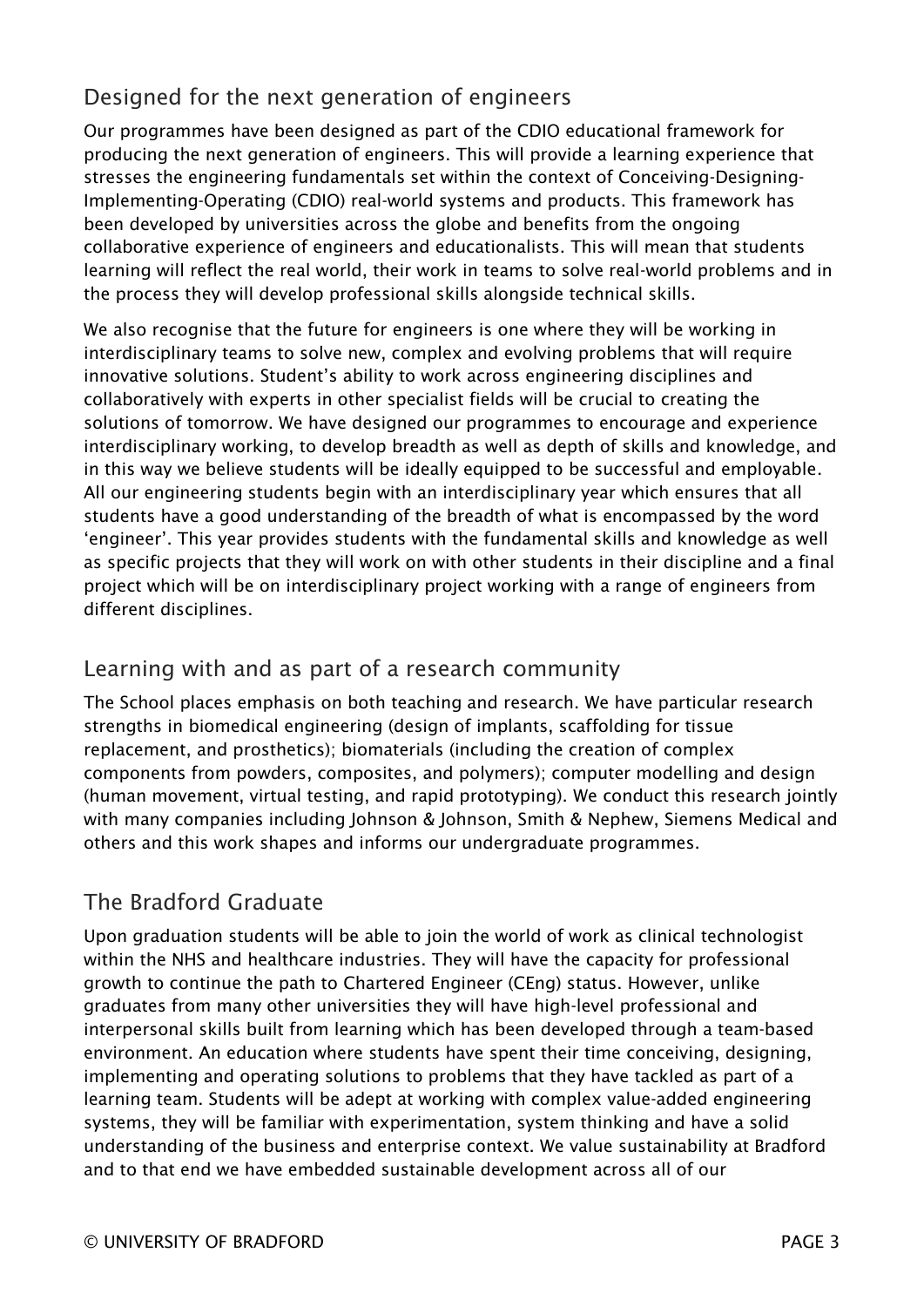programmes. In a future where sustainability is to become increasingly important students will have sound understanding of the challenges and the potential for solutions in a world where the actions of human industry is creating new pressures on resources.

All our programmes are designed to provide three progression routes for graduates. Upon graduation students will be equipped to be employed as a clinical technologist. If this is their goal, they should seriously consider a placement year as this will be invaluable. Alternatively, students could pursue a research career, they will have highly developed research skills and their personal tutor can help them identify postgraduate research opportunities here at Bradford. The third route open to students on graduation is to develop their own business. As a Bradford clinical technologist graduate, students will have the skills to design and develop healthcare products, processes, or systems that could have serious commercial potential. We have a long track record of supporting and developing new companies and helping students on those first steps as an entrepreneur.

The ability of a clinical technologist to think clearly, logically and ethically is widely appreciated by many other professions and studies at Bradford may well be a stepping stone to many alternative careers other than NHS or healthcare industries. As a clinical technologist graduate from Bradford students have a real foundation for life and for a lifetime of learning.

### Programme Aims

The programme is intended to:

- Develop graduates with a solid grounding in engineering and healthcare technology fundamentals and experience of interdisciplinary working.
- Help students to develop a firm foundation in the engineering, science, design and technology of healthcare.
- Provide the educational requirements to permit progression to careers in Clinical Technology within the National Health Service and related industries.
- Provide the educational requirements (in compliance with UK-SPEC) to permit progression to Chartered Membership of the Institute of Engineering and Technology as well as registration with ECUK as a Chartered Engineer.

### Programme Learning outcomes

To be eligible for the award of Certificate of Higher Education at FHEQ level 4, students will be able to:

- PLO1 Select and apply physical principles to describe fundamental engineering and technology processes.
- PLO2 Select and correctly apply quantitative methods to analyse the performance of engineering and healthcare technology components and systems.
- PLO3 Select and use appropriate and relevant materials, equipment, tools, processes, or products.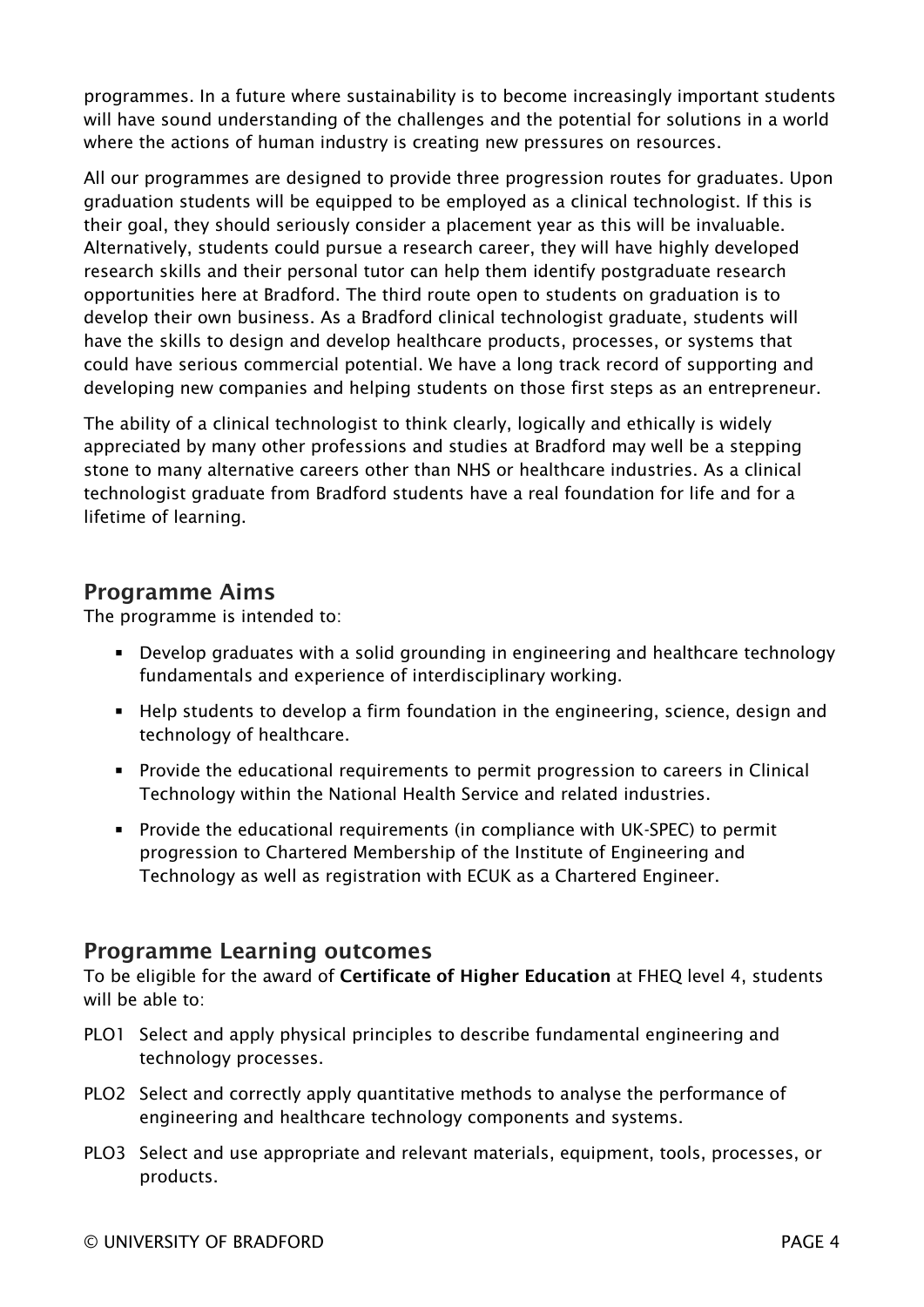- PLO4 Apply simple computational techniques to simulate and visualise the solution to specified engineering problems.
- PLO5 Apply skills in problem solving, working with others, information retrieval, and effective use of general IT facilities, and communicate work to technical and nontechnical audiences.
- PLO6 Exercise personal and professional responsibility, which may be as a team member, and include evidence of safe and effective workshop and lab practice.

Additionally, to be eligible for the award of Diploma of Higher Education at FHEQ level 5, students will be able to:

- PLO7 Understand the essential concepts, principles and theories of clinical technology.
- PLO8 Select mathematical and statistical methods necessary to underpin the engineering discipline and proficiently apply tools and notations in the modelling, analysis, solution, and evaluation of engineering problems.
- PLO9 Apply analytical and computational methods to solve and visualize problems in the engineering discipline and to implement appropriate action.
- PLO10 Apply problem-solving skills, technical knowledge and understanding to create/adapt and evaluate design solutions that are fit for purpose (inc. operation, maintenance, reliability etc.).
- PLO11 Apply relevant practical and laboratory skills to obtain accurate data to evaluate system performance and/or validate system models.
- PLO12 Plan and apply safe methods of construction and manufacture to semi-open projects, deriving solutions that consider technical, regulatory, and client requirements.
- PLO13 Work effectively as a specialist within in a multidisciplinary team towards a shared objective.

Additionally, to be eligible for the award of Degree of Bachelor at FHEQ level 6, students will be able to:

- PLO14 Generate innovative designs for products, systems, components or processes to fulfil new needs.
- PLO15 Select, apply, and evaluate quantitative tools and data collection methods to underpin the engineering and clinical technology discipline, and apply a range of tools and notations proficiently and critically in the analysis and solution of engineering problems.
- PLO16 Select, apply and effectively integrate knowledge of other engineering disciplines to support study and evaluation of the engineering discipline.
- PLO17 Apply principles of organisation and management (project management, change management, health and safety, self-management) to achieve engineering and technology objectives.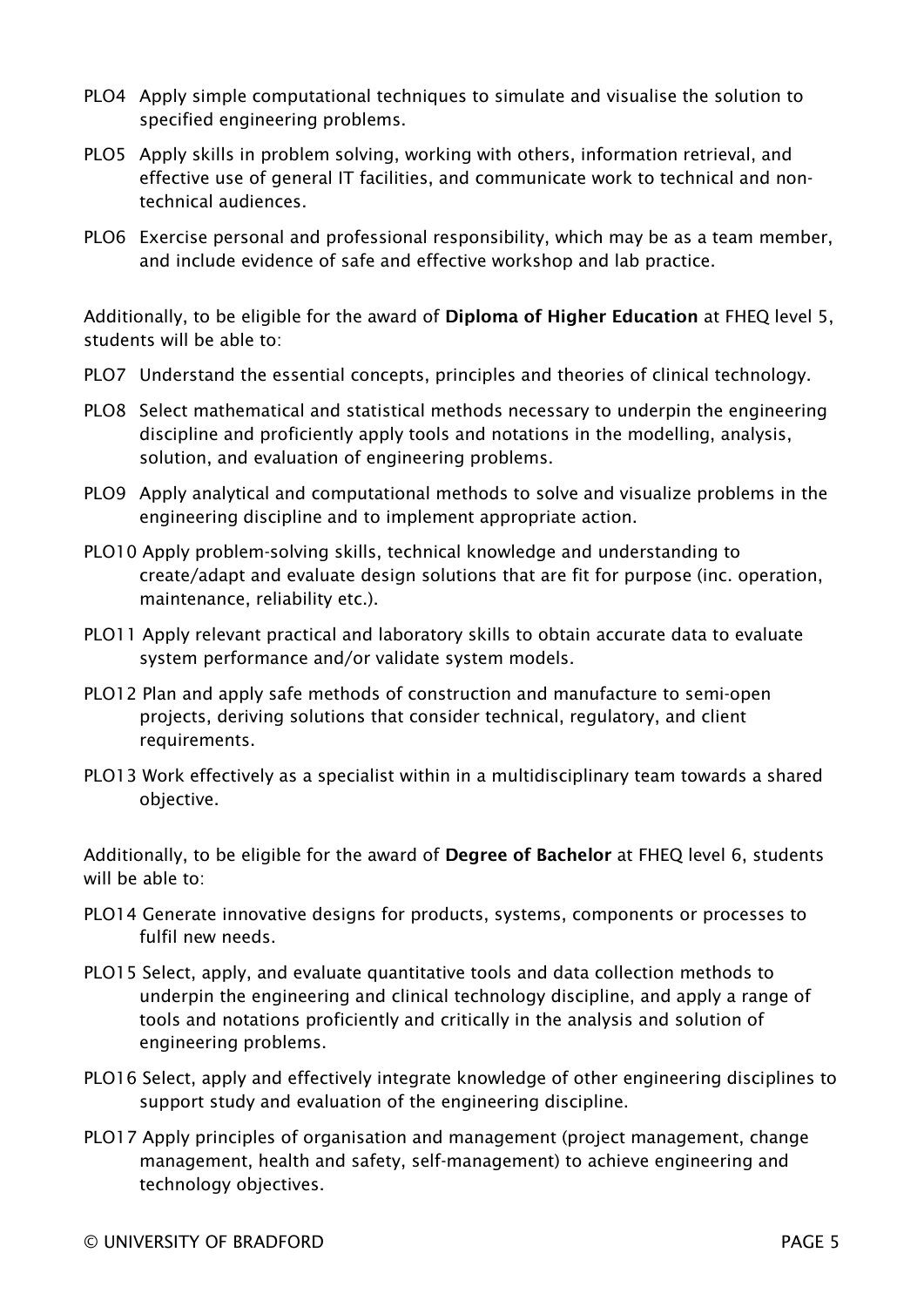Additionally, to be eligible for the award of Honours Degree of Bachelor at FHEQ level 6, students will be able to:

- PLO18 Demonstrate comprehensive knowledge and understanding of the concepts, principles and theories underpinning Clinical Technology.
- PLO19 Apply engineering principles to critically analyse problems to create innovative process and product designs, with systematic appreciation of key aspects of field of study, including acquisition of coherent and detailed knowledge informed by characteristics of the engineering and technology discipline.
- PLO20 Plan and implement an individual programme of work, monitoring and adjusting where appropriate in an on-going basis, utilising research skills to critically evaluate and report on technical literature and newly developed data, and reflect on personal and professional development to improve their performance
- PLO21 Describe and work effectively and collaboratively in different roles within a team, and evidence responsibility of healthcare technologists and engineers to consider environmental and socio-economic aspects in the development of sustainable solutions.
- PLO22 Use appropriate discipline software packages in the modelling, simulation, analysis, design, and critical performance evaluation of composite engineering systems in the discipline.
- PLO23 Correctly identify and use codes of practice and industry standards.

### Learning and Teaching Strategy

The teaching and learning strategy takes into consideration the learning outcomes that need to be achieved, progression through the levels of study, and the nature of the subject. One of the goals of Higher education is that students develop lifelong learning skills and are increasingly able to take greater responsibility for their own learning as they progress through the programme.

Our strategy begins with the end in mind. We want students to become great engineers; that means great problem solvers, great team-workers with an inquisitive and curious mind. This should mean that by the end of their study with us they can move seamlessly into the world of work, academic research or become an entrepreneur.

The teaching and learning methods have been selected to engage students in developing their knowledge and understanding of engineering fundamentals, through formal learning opportunities such as lectures and tutorials, experiential learning through practical classes and lab sessions and informal and social learning through team-working in projects and competitions.

Study with us will include on-line and face-to-face teaching. Online lectures (including those from Visiting Lecturers) may be pre-recorded, so you can watch them at your convenience, or live interactive webinars. Tutorials and seminars will often be in smaller groups and highly interactive. We want to develop students' understanding of the vast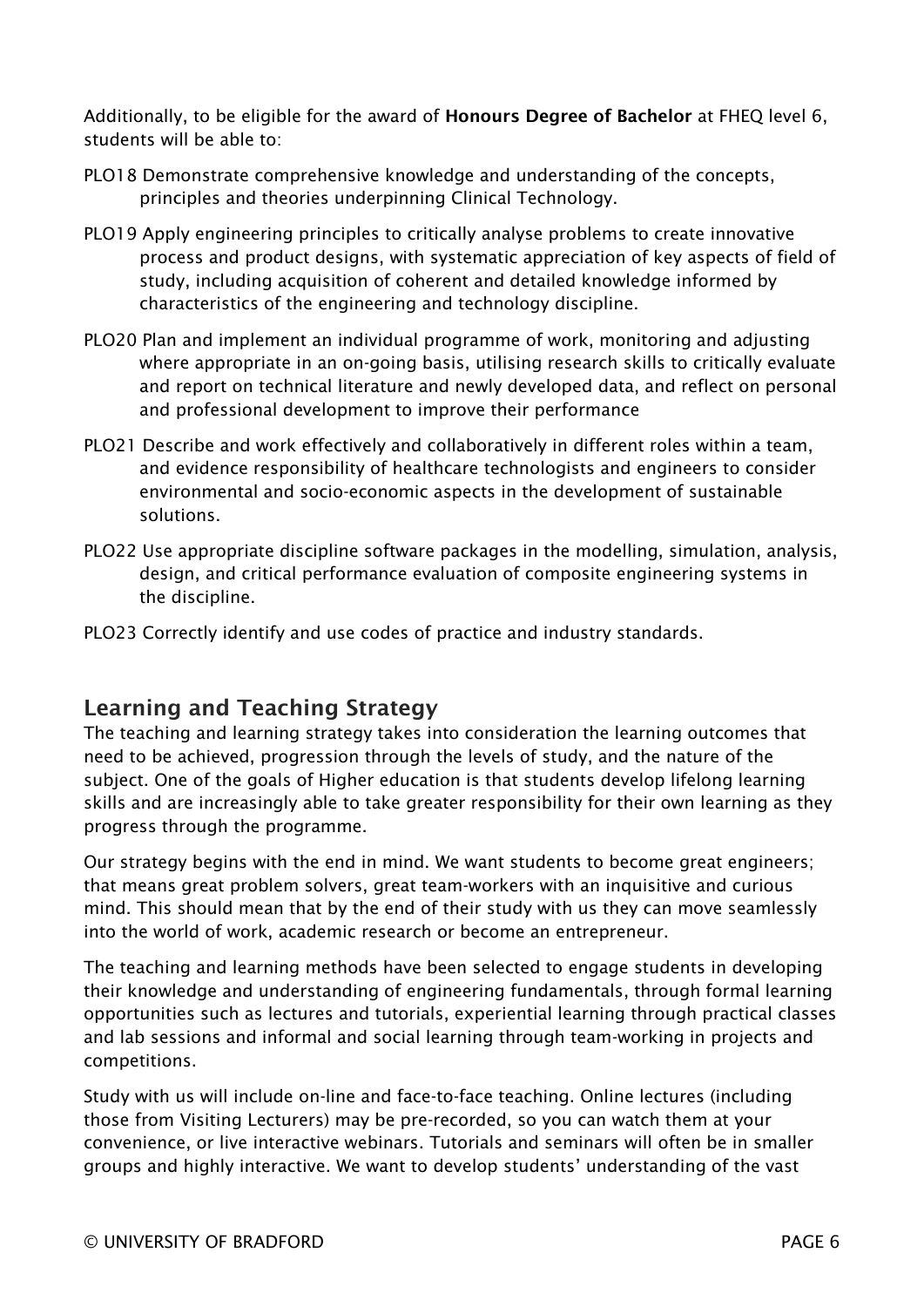array of opportunities open to healthcare science professionals and therefore we look to incorporate aspects of real world problems and solutions where possible. To this end we make use of case studies, practical demonstrations, and provide lots of opportunities for students to design their own solutions.

As part of our focus on building a learning experience which will prepare students for the world of work our curriculum has been developed using the CDIO framework. This means that our learning strategy will be to encourage students to work in teams to Conceive potential solutions, Design new products processes or services, Implement (or model) and test those designs, and Operate the product or solution. In line with the CDIO philosophy students will have numerous opportunities to be an active learner, to work as an engineer on real-world projects.

Students will be involved in project work from the start of their time with us and these projects will become more complex and challenging as their skills and knowledge develop. At Levels 5 and 6 students will engage with practical work on biomedical engineering devices, movement analysis and physiological measurement in purpose built modern and up to date electronics and physiological laboratories. Students will design and manufacture biomedical equipment using standard procedures and use control and measuring techniques in a supportive and collaborative environment with their supervisors.

The University of Bradford is well known for attracting students from a wide variety of backgrounds, experiences and countries. The university encourages and supports women in engineering. Female staff and students are an integral part of Faculty of Engineering and Informatics. The University of Bradford's modus operandi, Making Knowledge Work, is embedded in the philosophy of this programme.

### Assessment Strategy

In the same way that our teaching and learning strategy is designed to prepare students for the world of work, academic research or entrepreneurship, our assessment methods incorporate a wide range of different methods designed to meet the needs of industry, the accrediting bodies as well as prepare students for a potential academic research career.

Assessment is a key part of the learning process. It is only through challenging yourself to express what you have learned or put it to practical use, can you complete the learning journey and assess for yourself if you have understood what you have been taught and are able to apply and use those skills and the knowledge. There are two forms of assessment – formative and summative. Formative assessment provides an opportunity for our staff will give students feedback during their learning. This feedback is designed to help and guide learning. All the modules will have some formative assessment and this may be in various forms including discussions or questioning from the supervisor, tests, practical activities, et cetera. These formative activities are crucial if students are to make best use of their learning experience and they are designed to prepare students for their summative assessment. Summative assessment is how we grade the work on a module and the details of this assessment will be available from the beginning of the module so that students understand how their grade will be determined.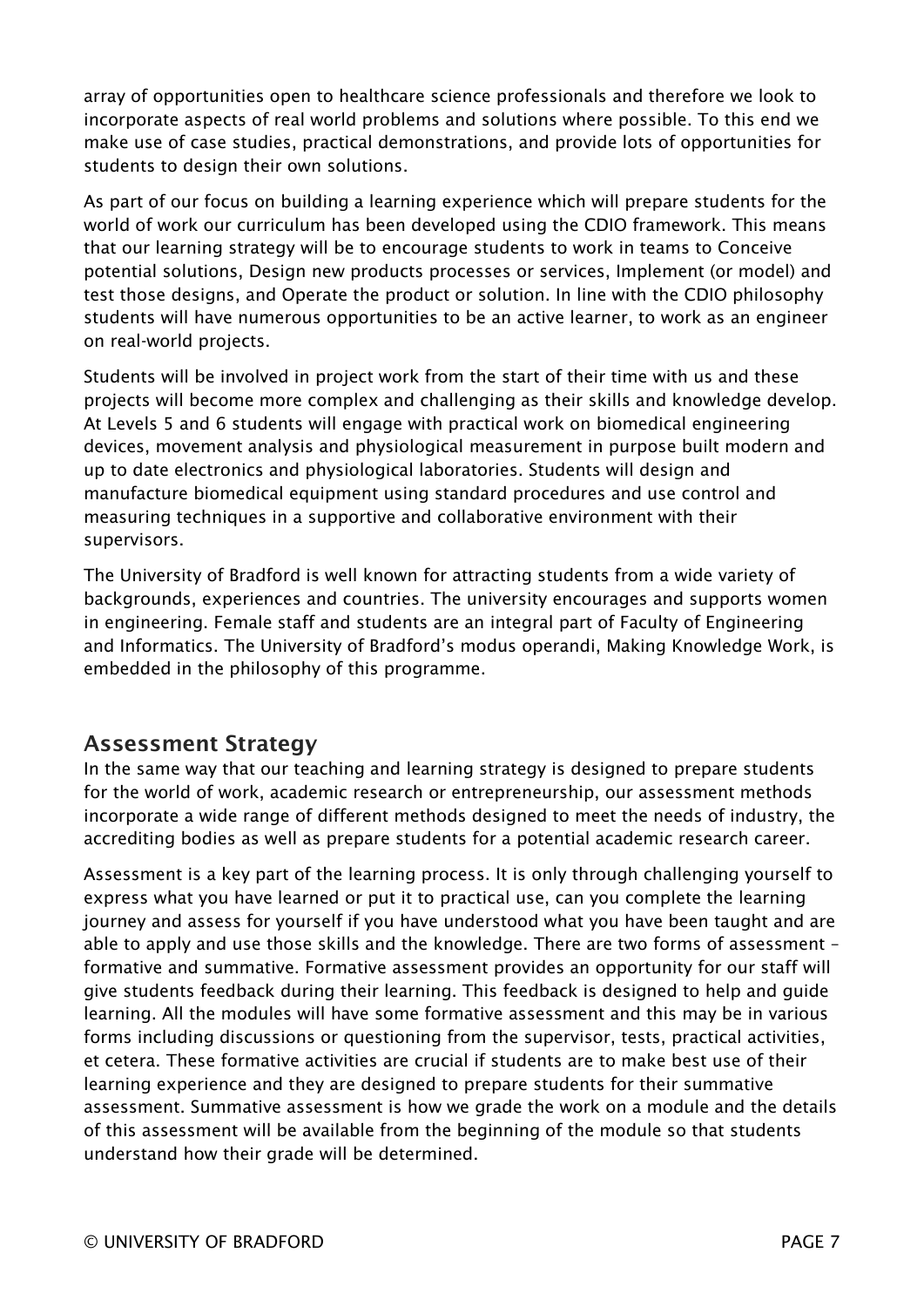A main method of assessment (as is common on all professional engineering degree programmes) is by formal written examinations. Nevertheless, many of the assessments will be tailored to the most efficient ways to test the learning outcomes. Therefore, project work will often be assessed on the basis of the quality of the product produced as part of the project, we use practical tests to assess practical skills and written reports to show the depth of understanding of concepts and ideas. Practical skills are often assessed via individual and group technical reports with the laboratory work linked with the taught modules. The methods of assessment of transferable skills are built in the structure of the examinations, case studies, laboratory demonstrations and the 'Design Project' work.

### **Curriculum**

The curriculum may change, subject to the University's programme approval, monitoring and review procedures.

| <b>FHEQ</b><br>Level | <b>Module Title</b>                                     | Module<br><b>Type</b> | <b>Credit</b> | <b>Study Period</b> | Module<br>Code   |
|----------------------|---------------------------------------------------------|-----------------------|---------------|---------------------|------------------|
| 4                    | Clinical Instrumentation and Imaging                    | Core                  | 20            | Semester 1          | <b>MHT4004-B</b> |
| 4                    | <b>Computer Aided Engineering</b>                       | Core                  | 20            | Academic Year       | <b>ENB4002-B</b> |
| $\overline{4}$       | Design, Build and Test (Biomedical)                     | Core                  | 20            | Academic Year       | MHT4006-B        |
| 4                    | Electronics and Mechanics                               | Core                  | 20            | Academic Year       | ELE4013-B        |
| 4                    | <b>Mathematics for Clinical</b><br><b>Technologists</b> | Core                  | 20            | Academic Year       | ENM4005-B        |
| 4                    | Radiology and Radiation Engineering                     | Core                  | 20            | Semester 2          | MHT4005-B        |

Stage 1 (Certificate)

At the end of stage 1 (level 4), students will be eligible to exit with the FHEQ Level 4 award of Certificate of Higher Education if they have successfully completed at least 120 credits and achieved the award learning outcomes.

### Stage 2 (Diploma)

| <b>FHEQ</b><br>Level | <b>Module Title</b>                                               | <b>Module</b><br><b>Type</b> | Credit | <b>Study Period</b> | <b>Module</b><br>Code |
|----------------------|-------------------------------------------------------------------|------------------------------|--------|---------------------|-----------------------|
| 5                    | Applied Epidemiology                                              | Core                         | 20     | Academic Year       | HWS5017-B             |
| 5                    | Cell and Tissue Biology                                           | Core                         | 20     | Academic Year       | <b>MHT5007-B</b>      |
| 5                    | <b>Clinical Movement Analysis</b>                                 | Core                         | 20     | Academic Year       | MHT5011-B             |
| 5                    | <b>Embedded Electronics</b>                                       | Core                         | 20     | Academic Year       | ELE5016-B             |
| 5                    | <b>Functional Anatomy and Human</b><br>Physiological Measurements | Core                         | 20     | Academic Year       | MHT5014-B             |
| 5                    | Healthcare Technology Project                                     | Core                         | 20     | Academic Year       | MHT5005-B             |

At the end of stage 2 (level 5), students will be eligible to exit with the FHEQ Level 5 award of Diploma of Higher Education if they have successfully completed at least 240 credits and achieved the award learning outcomes.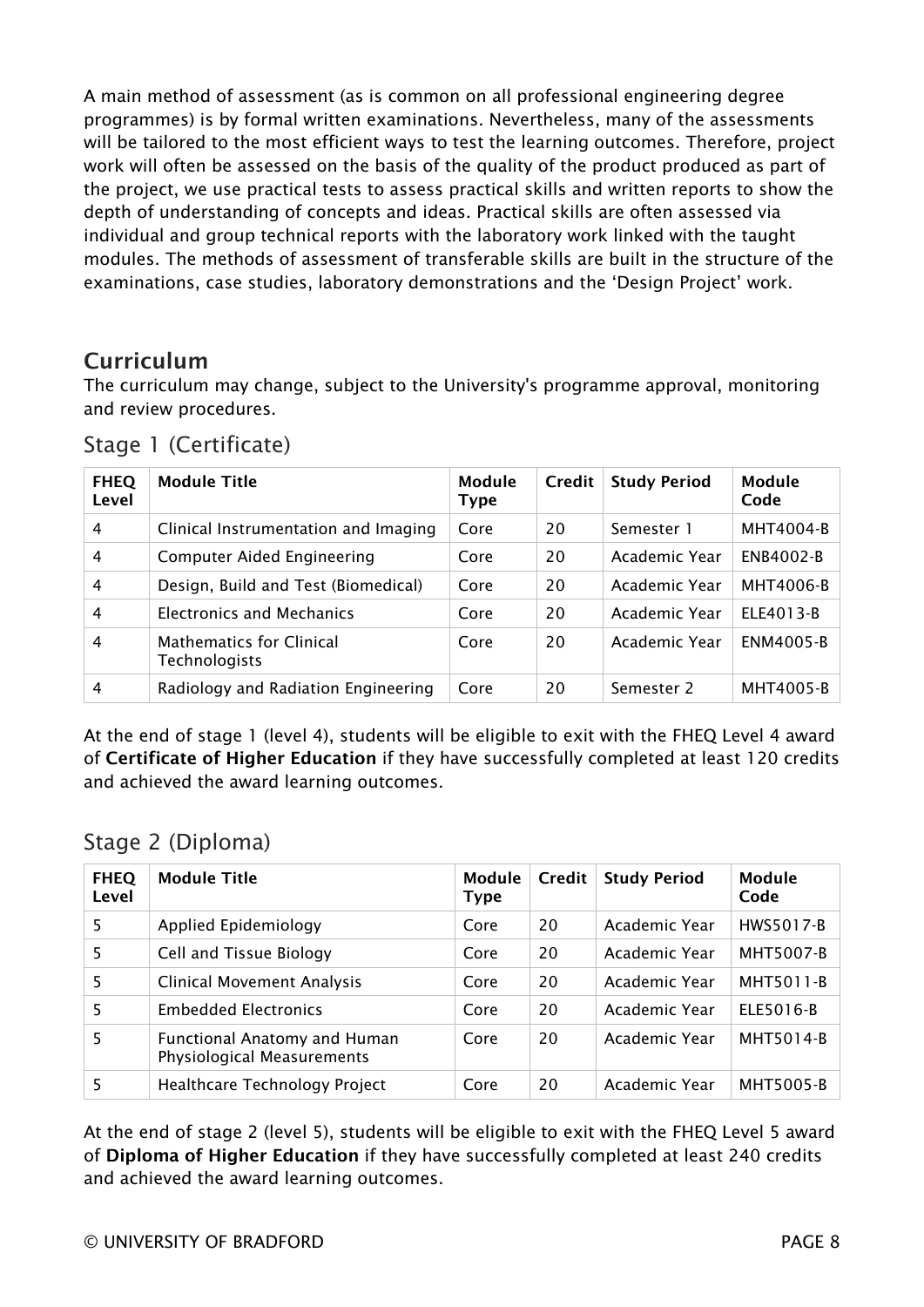# Stage 3 (Degree)

| <b>FHEQ</b><br>Level | <b>Module Title</b>                                | <b>Module Type</b> | Credit | <b>Study Period</b> | Module<br>Code   |
|----------------------|----------------------------------------------------|--------------------|--------|---------------------|------------------|
| 7                    | <b>Clinical Diagnostics</b>                        | Core               | 20     | Semester 2          | <b>MHT7014-B</b> |
| 6                    | Individual Research Project                        | Core               | 40     | Academic Year       | ENG6003-D        |
| 6                    | <b>Medical Ethics and Quality</b><br>Management    | Core               | 20     | Academic Year       | <b>MHT6020-B</b> |
| 6                    | <b>Rehabilitation and Prosthetics</b>              | Core               | 20     | Semester 1          | <b>MHT6019-B</b> |
| 6                    | Biomaterials with Implant Design<br>and Technology | Option             | 20     | Academic Year       | MHT6013-B        |
| 6                    | Renal Technology                                   | Option             | 20     | Academic Year       | <b>MHT6014-B</b> |

Students study 100 core credits and select 1 Option module.

At the end of stage 3, students will be eligible to exit with the FHEQ Level 6 Ordinary Degree award of Bachelor if they have successfully completed at least 300 credits, achieved the award learning outcomes and attained at least 40% in individual stage 3 modules amounting to 60 credits.

At the end of stage 3, students will be eligible for the FHEQ Level 6 Honours Degree award of Bachelor if they have successfully completed at least 360 credits and achieved the award learning outcomes.

## Placement and/or Study Abroad

This programme provides the option for students to undertake a work placement or period of study abroad between Stages 2 and 3. Students wishing to take this option will be registered for the 4-year programme.

We promote a placement or study abroad year as there is overwhelming evidence as to the benefits. Research indicates that students benefit academically and professionally from a period abroad or in work as part of their degree. For example, undergraduate students who went abroad during their studies were more likely to find a graduate job and had higher starting salaries than their non-mobile counterparts (Source: International facts and figures 2019).

Full details for the work element of a Placement Year will be given to students during Stages 1 and 2.

Instead of a placement year, students can opt to study abroad for one year in one of our partner institutions worldwide, where students will be taught in English. Any student wishing to study abroad for a year should contact at first instance the International Opportunities Team to discuss the available year abroad opportunities. Then, they will have to consult with the Faculty Exchange Coordinator on the academic aspects of the exchange including the programme and modules. The student will have significant freedom in the selection of institutions and modules during the year abroad exchange. Finally, the Bradford Programme leader will be informed and consulted about the exchange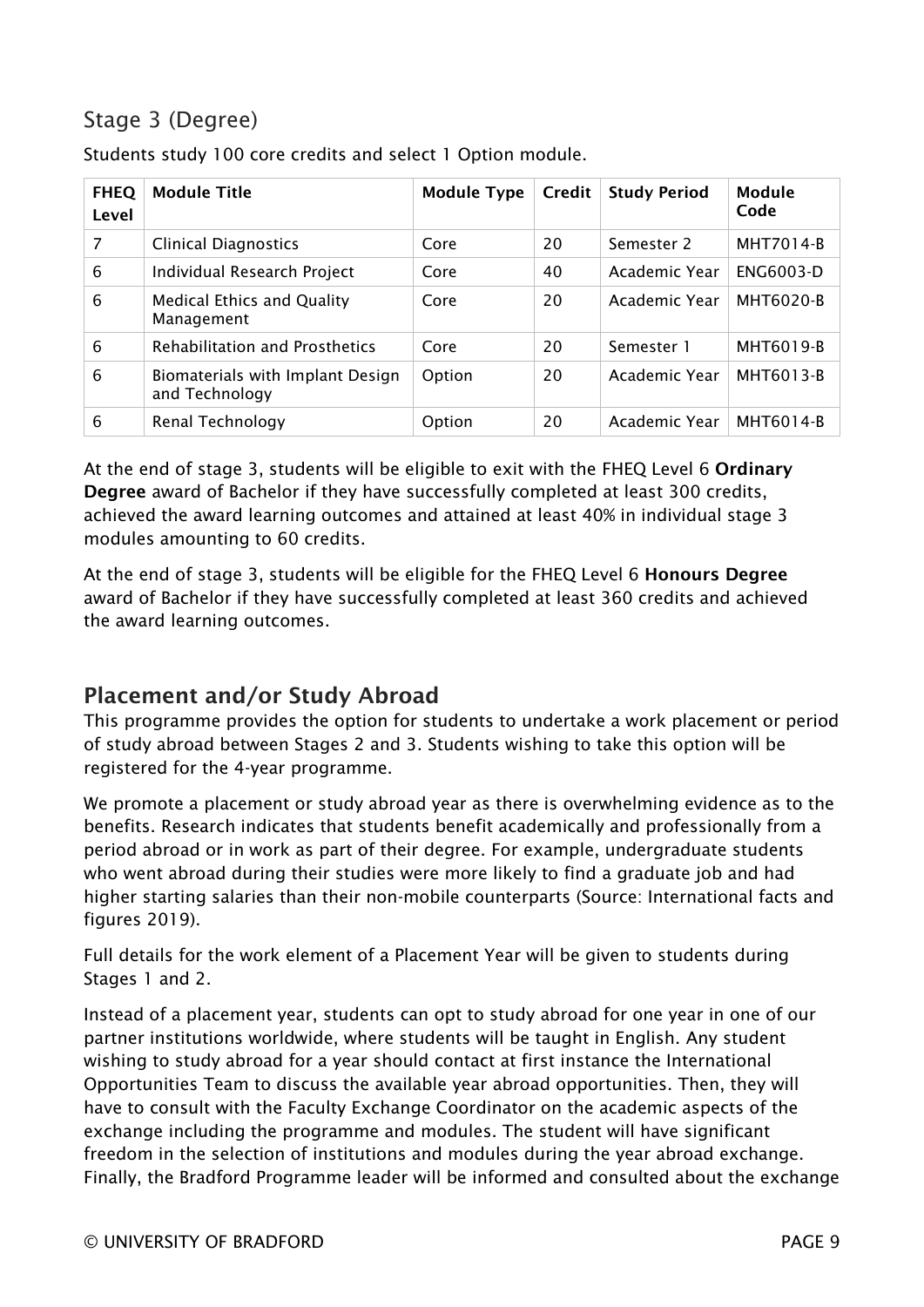to ensure compliance with any Bradford programme requirements. During the exchange the students will have support from the relevant University services.

- On successful completion of the ENG5002-Z, placement, students will be eligible for the award of University Diploma Industrial Studies.
- On successful completion of the ENG5004-Z, study abroad experience, students will be eligible for the award of University Diploma Industrial Studies (International).

This programme is not eligible for Study Abroad Semester opportunities.

The list of exchange partners and network of Universities available for a Study Abroad Year, as well as further information about international opportunities can be found online at:<https://www.bradford.ac.uk/exchanges/current-students/>

#### Assessment Regulations

This Programme conforms to the standard University Undergraduate Assessment Regulations which are available at the link below [www.bradford.ac.uk/regulations](http://www.bradford.ac.uk/regulations)

#### Admission Requirements

We take into consideration a number of factors when assessing your application. It's not just about your grades; we take the time to understand your personal circumstances and make decisions based on your potential to thrive at university and beyond.

#### Academic

A typical offer to someone seeking entry through the UCAS scheme would be 112 points, with Grade 4 (national Grade C) or above in GCSE Maths and English or the equivalents in other RQF Level 2 qualifications such as Key Skills.

Applicants interested in the University of Bradford will be made aware of the range of engineering programmes available within the Faculty, many of which share a common first year, together with a Foundation Year (Stage 0) asking a typical UCAS offer of 88 points.

Please note: These requirements are correct for the contemporary recruitment cycle and may be different when you are reading this document. The UCAS tariff applicable may vary and is published here: <https://www.bradford.ac.uk/courses/ug/clinical-technology-bsc/>

#### International

The standard requirements for international students apply for English language and numeracy. International applicants who do not meet the English language requirements can study a pre-sessional English course at the University.

For details of accepted equivalent qualifications from your country, visit *32T*<https://www.bradford.ac.uk/international/country/>*32T*